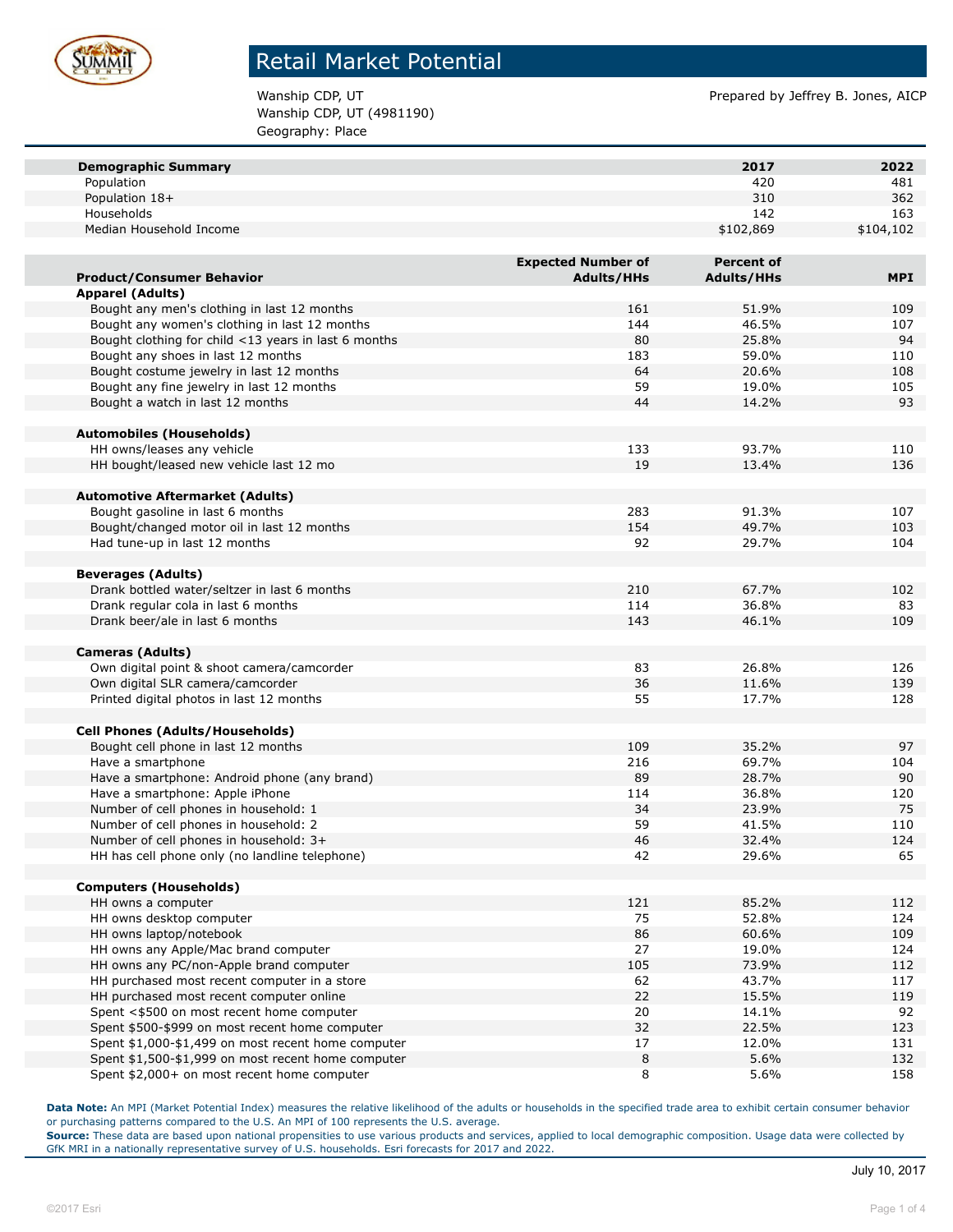

Wanship CDP, UT (4981190) Geography: Place

Wanship CDP, UT **Prepared by Jeffrey B. Jones, AICP** Prepared by Jeffrey B. Jones, AICP

|                                                             | <b>Expected Number of</b> | <b>Percent of</b> |     |
|-------------------------------------------------------------|---------------------------|-------------------|-----|
| <b>Product/Consumer Behavior</b>                            | <b>Adults/HHs</b>         | <b>Adults/HHs</b> | MPI |
| <b>Convenience Stores (Adults)</b>                          |                           |                   |     |
| Shopped at convenience store in last 6 mos                  | 162                       | 52.3%             | 105 |
| Bought brewed coffee at convenience store in last 30 days   | 57                        | 18.4%             | 118 |
| Bought cigarettes at convenience store in last 30 days      | 25                        | 8.1%              | 67  |
| Bought gas at convenience store in last 30 days             | 106                       | 34.2%             | 101 |
| Spent at convenience store in last 30 days: <\$20           | 33                        | 10.6%             | 135 |
| Spent at convenience store in last 30 days: \$20-\$39       | 33                        | 10.6%             | 117 |
| Spent at convenience store in last 30 days: \$40-\$50       | 22                        | 7.1%              | 94  |
| Spent at convenience store in last 30 days: \$51-\$99       | 13                        | 4.2%              | 90  |
| Spent at convenience store in last 30 days: \$100+          | 68                        | 21.9%             | 93  |
|                                                             |                           |                   |     |
| <b>Entertainment (Adults)</b>                               |                           |                   |     |
| Attended a movie in last 6 months                           | 196                       | 63.2%             | 107 |
| Went to live theater in last 12 months                      | 49                        | 15.8%             | 121 |
| Went to a bar/night club in last 12 months                  | 52                        | 16.8%             | 100 |
| Dined out in last 12 months                                 | 174                       | 56.1%             | 124 |
| Gambled at a casino in last 12 months                       | 49                        | 15.8%             | 114 |
| Visited a theme park in last 12 months                      | 62                        | 20.0%             | 112 |
| Viewed movie (video-on-demand) in last 30 days              | 79                        | 25.5%             | 139 |
| Viewed TV show (video-on-demand) in last 30 days            | 60                        | 19.4%             | 147 |
| Watched any pay-per-view TV in last 12 months               | 44                        | 14.2%             | 114 |
| Downloaded a movie over the Internet in last 30 days        | 27                        | 8.7%              | 105 |
| Downloaded any individual song in last 6 months             | 70                        | 22.6%             | 107 |
| Watched a movie online in the last 30 days                  | 52                        | 16.8%             | 89  |
| Watched a TV program online in last 30 days                 | 53                        | 17.1%             | 101 |
| Played a video/electronic game (console) in last 12 months  | 25                        | 8.1%              | 81  |
| Played a video/electronic game (portable) in last 12 months | 11                        | 3.5%              | 79  |
|                                                             |                           |                   |     |
| <b>Financial (Adults)</b>                                   |                           |                   |     |
| Have home mortgage (1st)                                    | 139                       | 44.8%             | 146 |
| Used ATM/cash machine in last 12 months                     | 175                       | 56.5%             | 114 |
| Own any stock                                               | 34                        | 11.0%             | 151 |
| Own U.S. savings bond                                       | 23                        | 7.4%              | 144 |
| Own shares in mutual fund (stock)                           | 34                        | 11.0%             | 150 |
| Own shares in mutual fund (bonds)                           | 24                        | 7.7%              | 154 |
| Have interest checking account                              | 117                       | 37.7%             | 139 |
| Have non-interest checking account                          | 98                        | 31.6%             | 107 |
| Have savings account                                        | 205                       | 66.1%             | 121 |
| Have 401K retirement savings plan                           | 61                        | 19.7%             | 134 |
| Own/used any credit/debit card in last 12 months            | 264                       | 85.2%             | 113 |
| Avg monthly credit card expenditures: <\$111                | 39                        | 12.6%             | 105 |
| Avg monthly credit card expenditures: \$111-\$225           | 28                        | 9.0%              | 128 |
| Avg monthly credit card expenditures: \$226-\$450           | 24                        | 7.7%              | 118 |
| Avg monthly credit card expenditures: \$451-\$700           | 22                        | 7.1%              | 134 |
| Avg monthly credit card expenditures: \$701-\$1,000         | 20                        | 6.5%              | 140 |
| Avg monthly credit card expenditures: \$1,001+              | 46                        | 14.8%             | 160 |
| Did banking online in last 12 months                        | 140                       | 45.2%             | 123 |
| Did banking on mobile device in last 12 months              | 59                        | 19.0%             | 110 |
| Paid bills online in last 12 months                         | 163                       | 52.6%             | 117 |

**Data Note:** An MPI (Market Potential Index) measures the relative likelihood of the adults or households in the specified trade area to exhibit certain consumer behavior or purchasing patterns compared to the U.S. An MPI of 100 represents the U.S. average.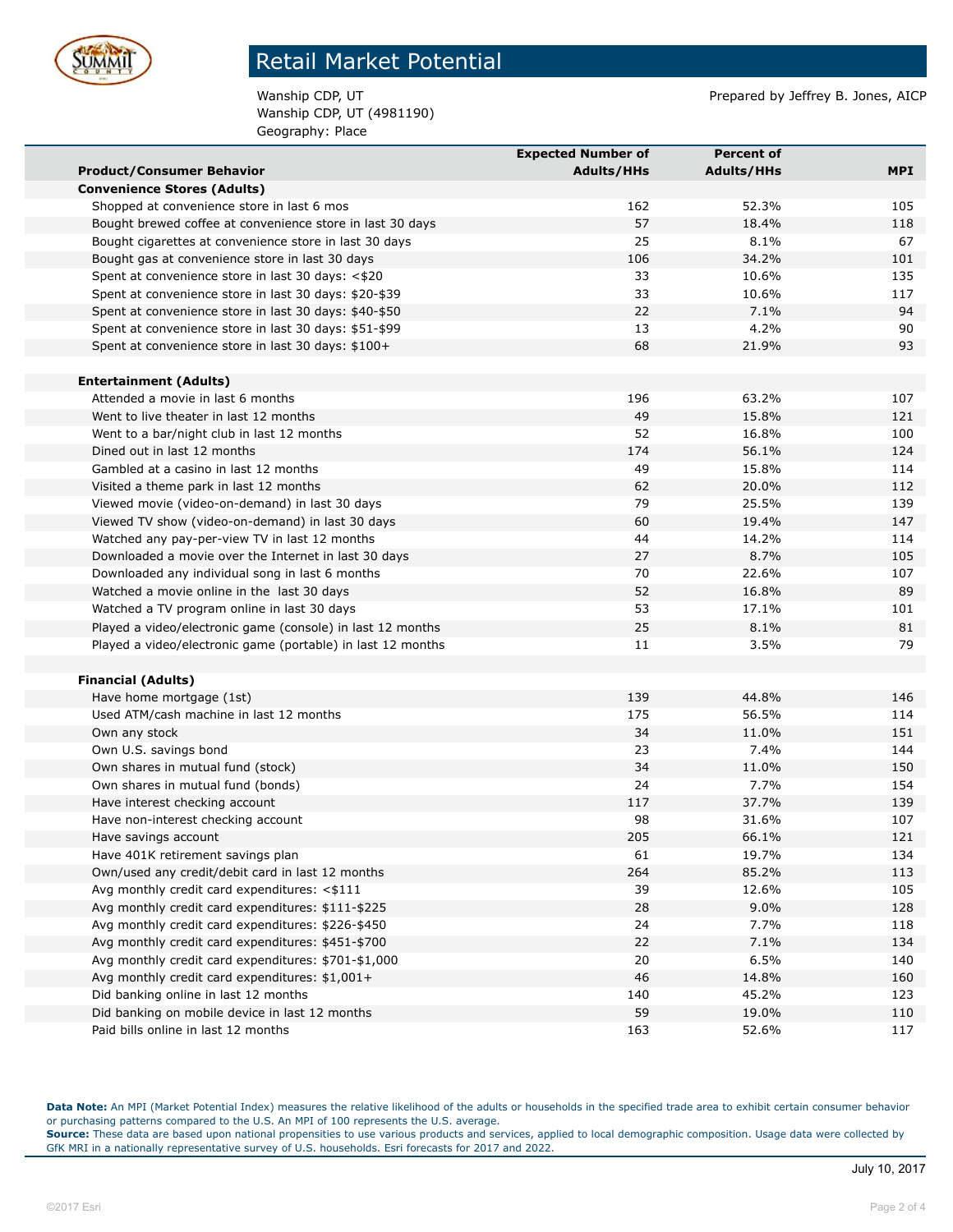

Wanship CDP, UT (4981190) Geography: Place

Wanship CDP, UT **Prepared by Jeffrey B. Jones, AICP** Prepared by Jeffrey B. Jones, AICP

|                                                                                                      | <b>Expected Number of</b> | <b>Percent of</b> |            |
|------------------------------------------------------------------------------------------------------|---------------------------|-------------------|------------|
| <b>Product/Consumer Behavior</b>                                                                     | <b>Adults/HHs</b>         | <b>Adults/HHs</b> | <b>MPI</b> |
| <b>Grocery (Adults)</b>                                                                              |                           |                   |            |
| Used beef (fresh/frozen) in last 6 months                                                            | 105                       | 73.9%             | 106        |
| Used bread in last 6 months                                                                          | 136                       | 95.8%             | 102        |
| Used chicken (fresh or frozen) in last 6 months                                                      | 103                       | 72.5%             | 105        |
| Used turkey (fresh or frozen) in last 6 months                                                       | 27                        | 19.0%             | 120        |
| Used fish/seafood (fresh or frozen) in last 6 months<br>Used fresh fruit/vegetables in last 6 months | 81<br>128                 | 57.0%<br>90.1%    | 104<br>104 |
| Used fresh milk in last 6 months                                                                     | 127                       | 89.4%             | 102        |
| Used organic food in last 6 months                                                                   | 30                        | 21.1%             | 103        |
|                                                                                                      |                           |                   |            |
| <b>Health (Adults)</b>                                                                               |                           |                   |            |
| Exercise at home 2+ times per week                                                                   | 106                       | 34.2%             | 118        |
| Exercise at club 2+ times per week                                                                   | 54                        | 17.4%             | 130        |
| Visited a doctor in last 12 months                                                                   | 256                       | 82.6%             | 109        |
| Used vitamin/dietary supplement in last 6 months                                                     | 177                       | 57.1%             | 109        |
|                                                                                                      |                           |                   |            |
| <b>Home (Households)</b>                                                                             |                           |                   |            |
| Any home improvement in last 12 months                                                               | 51                        | 35.9%             | 132        |
| Used housekeeper/maid/professional HH cleaning service in last 12                                    | 24                        | 16.9%             | 126        |
| Purchased low ticket HH furnishings in last 12 months                                                | 26                        | 18.3%             | 113        |
| Purchased big ticket HH furnishings in last 12 months                                                | 32                        | 22.5%             | 105        |
| Bought any small kitchen appliance in last 12 months                                                 | 32                        | 22.5%             | 102        |
| Bought any large kitchen appliance in last 12 months                                                 | 21                        | 14.8%             | 117        |
|                                                                                                      |                           |                   |            |
| <b>Insurance (Adults/Households)</b>                                                                 |                           |                   |            |
| Currently carry life insurance                                                                       | 170                       | 54.8%             | 127        |
| Carry medical/hospital/accident insurance                                                            | 243                       | 78.4%             | 113        |
| Carry homeowner insurance                                                                            | 208                       | 67.1%             | 143        |
| Carry renter's insurance                                                                             | 20                        | 6.5%              | 74         |
| Have auto insurance: 1 vehicle in household covered                                                  | 33                        | 23.2%             | 75         |
| Have auto insurance: 2 vehicles in household covered                                                 | 47                        | 33.1%             | 116        |
| Have auto insurance: 3+ vehicles in household covered                                                | 49                        | 34.5%             | 159        |
|                                                                                                      |                           |                   |            |
| <b>Pets (Households)</b>                                                                             |                           |                   |            |
| Household owns any pet                                                                               | 92                        | 64.8%             | 119        |
| Household owns any cat                                                                               | 39                        | 27.5%             | 122        |
| Household owns any dog                                                                               | 71                        | 50.0%             | 121        |
|                                                                                                      |                           |                   |            |
| <b>Psychographics (Adults)</b>                                                                       |                           |                   |            |
| Buying American is important to me                                                                   | 138                       | 44.5%             | 107        |
| Usually buy items on credit rather than wait                                                         | 39                        | 12.6%             | 103        |
| Usually buy based on quality - not price                                                             | 56                        | 18.1%             | 98         |
| Price is usually more important than brand name                                                      | 80                        | 25.8%             | 97         |
| Usually use coupons for brands I buy often                                                           | 55                        | 17.7%             | 98         |
| Am interested in how to help the environment                                                         | 47                        | 15.2%             | 92         |
| Usually pay more for environ safe product                                                            | 37                        | 11.9%             | 89         |
| Usually value green products over convenience                                                        | 30                        | 9.7%              | 89         |
| Likely to buy a brand that supports a charity                                                        | 108                       | 34.8%             | 100        |
|                                                                                                      |                           |                   |            |
| <b>Reading (Adults)</b>                                                                              |                           |                   |            |
| Bought digital book in last 12 months                                                                | 56                        | 18.1%             | 127        |
| Bought hardcover book in last 12 months                                                              | 71                        | 22.9%             | 112        |
| Bought paperback book in last 12 month                                                               | 107                       | 34.5%             | 116        |
| Read any daily newspaper (paper version)                                                             | 94                        | 30.3%             | 125        |
| Read any digital newspaper in last 30 days                                                           | 125                       | 40.3%             | 118        |
| Read any magazine (paper/electronic version) in last 6 months                                        | 287                       | 92.6%             | 102        |

**Data Note:** An MPI (Market Potential Index) measures the relative likelihood of the adults or households in the specified trade area to exhibit certain consumer behavior or purchasing patterns compared to the U.S. An MPI of 100 represents the U.S. average.